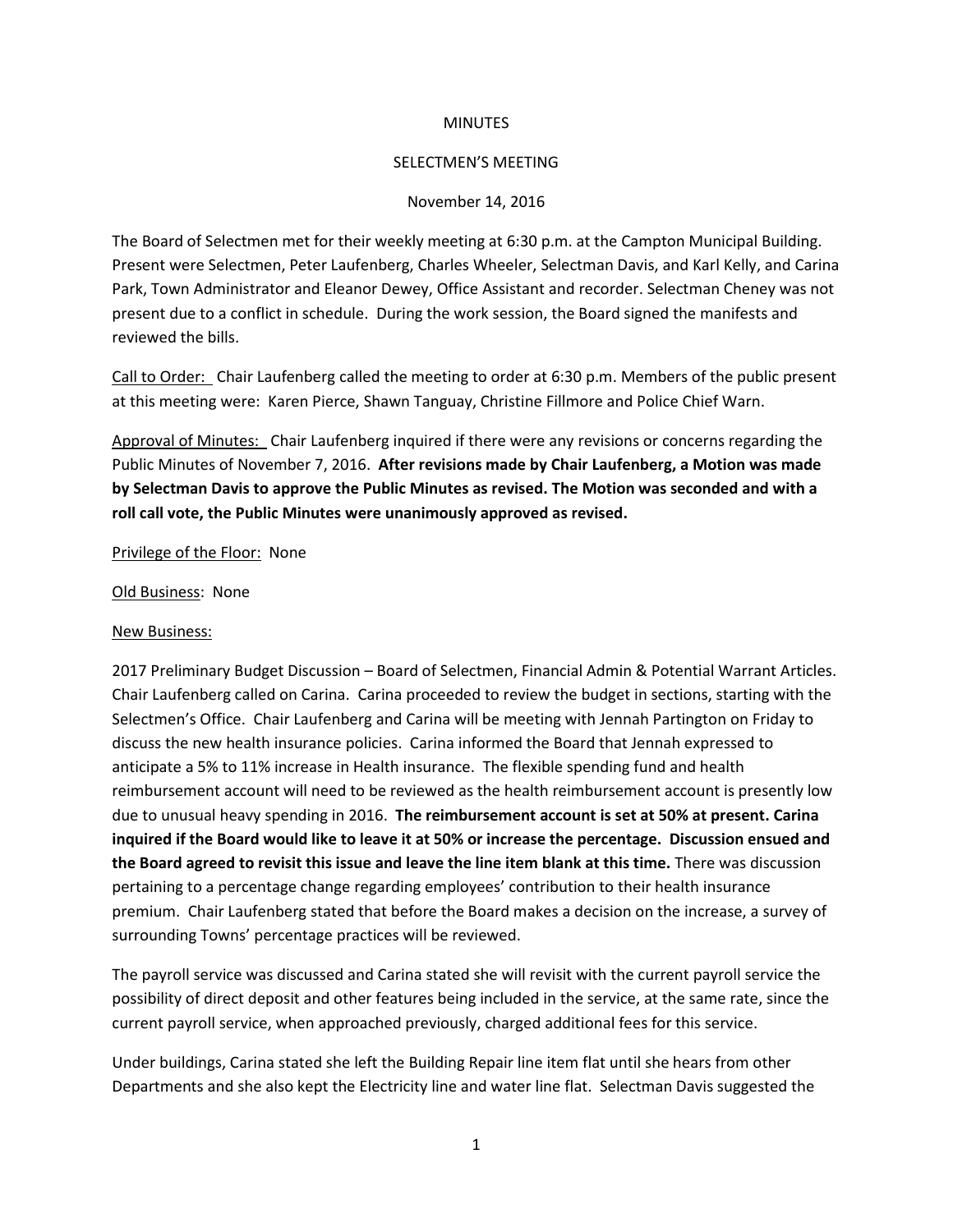Electricity line be increased as utilities are going up. Rubbish and custodial will have to be revisited for a determination after a decision is made regarding the part time position. Carina did decrease the heating line down a bit, but expressed concern of the unknown. Carina also decreased the postage meter line as the decreased figure is more in line with what the Town is spending.

**Discussion ensued regarding including the expense of a storage shed, vs. a storage unit to be added to the budget. This item will be revisited by the Board**. It was confirmed that there is money in the Capital Reserve to cover some type of storage facility.

In the Selectmen's section, Carina mentioned that that she did a 3 year average for the Moderator/Meals/memory coding, etc. line and that represented the reason for the decrease. Carina left the Town Administrator line blank, because of the unknown.

In the Financial Administration section Carina addressed merit increases of 2% for staff; however, stated that in the Office Assistant line item, she would like to discuss this matter in Non-Public Session. There is a decrease in the part time bookkeeper line as the \$4,000.00 decrease represents a more realistic figure for hours actually being worked. Town report expenses, Carina recommended that the service be put out for bid. Regarding Computer Services, Certified Computer Service (CCS) recommends that our server be replaced by the end of the year as the server went down this week; however, restoration was a success, but is only a temporary situation. Carina stated she has price quotes and options presented by CCS pertaining to leasing vs. buying outright and she will discuss this further with the Board this evening. Legal expenses are increased by \$5,000.00 due to new Town counsel's fee schedule. The TAN total interest line item was discussed which is at \$6,000.00, and Carina stated she received an interest rate from the bank for 1.4%.

Planning Board and Zoning Board Section, May Brosseau will be in in two weeks to present along with Welfare. John Timson will be in to discuss the Cemetery section and the Library, Conservation Commissioner and Parks and Rec. will also be in on November 28, 2016. Selectman Davis mentioned that the Library Study Committee and 250<sup>th</sup> Celebration Committee will be requesting a budget for 2017 and Carina will schedule the presentations in December, 2016.

Insurance Section, Carina pointed out that the Worker's Comp line was brought up as she understood that the reduction in 2016 was a reflection of a one-time reduction.

# **Advertising & Regional Section, it was agreed to leave flat with no additional organizations to be added.**

Chair Laufenberg called on Karen Pierce who inquired as to who sets the percentage of health insurance contribution required for employees to pay. It was confirmed that the Board sets the percentage; however, a survey will be done, by Carina and Ellie, to determine what other surrounding Towns are using for a percentage rate and the results will be brought to the Board for further discussion. A percentage will then be set by the Board; (taking into consideration the anticipated total increase in premium presented to the Town for 2017). Further discussion will then be entertained by the Board through public involvement at the two Budget Hearings that will be scheduled before Town Meeting. It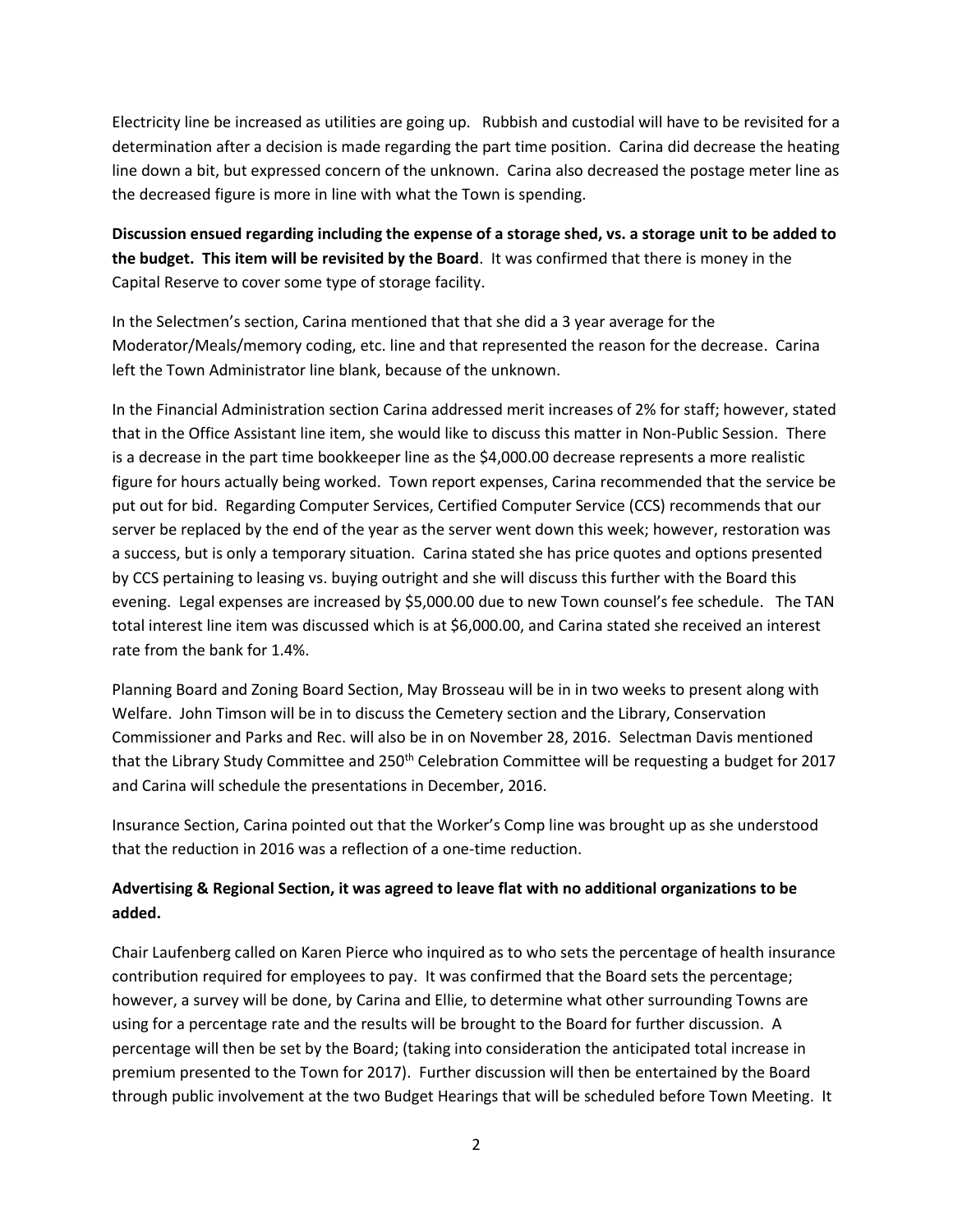was also clarified that there has never been an annual percentage employee contribution increase policy put in place. It was explained that a policy was discussed, but, as yet, has never been put in place. The Board will be reviewing, as stated above.

Carina continued discussion regarding the computer server. Carina stated that there are two computers up for replacement in 2017, those being for the Deputy Town Clerk and the Assistant to Town Administrator in the amount of \$2,700.00. Carina suggested getting rid of the 2 old assessor computers and the bookkeeper's laptop (in the Selectmen's Office) and replacing them with a single computer (in the amount of \$1,355.00- a laptop, only, would cost \$1,098.00). The single computer will be used by the bookkeeper on Mondays and Fridays and by the assessors Tuesday-Thursdays. Carina presented her case for the single computer and her scenario will save the Town money as the single computer will be added to the service contract, at no extra cost, whereas the laptop service contract was an additional charge to the Town. In addition, Carina presented the options presented by CCS for a new server vs. a leased server. The new server quote is \$8,375.00 (service contract included). A lease option is \$6,000.00 for a three year period, at \$2,000.00 a year, service contract included. Discussion ensued regarding the technology account (approximately \$2,000.00 is in the account at present) and possible payment options in 2016/2017 for the server. **The Board unanimously agreed to purchase the single computer, (to be shared by assessors and bookkeeper) and to follow the replacement schedule in 2017 for the two computers, (one for Deputy Town Clerk and one for the Assistant to Town Administrator) and to lease the server for three years in the amount of \$6,000.00, at \$2,000.00 per year.** 

**Regarding the part time building custodian position, Carina presented to the Board a list of additional tasks that the custodian would be responsible for. Selectman Davis mentioned that her son, who is a commercial custodian, will be willing to review cleaning requirements needed and he would be willing to serve as a mentor for the individual hired. Discussion ensued regarding start-up costs for lawn and shrub maintenance and the cost effectiveness of a full time employee with benefits vs. subcontractors' fees. The Board requested a cost comparison be drafted. Carina will prepare.** 

Discussion also ensued regarding a Public Works Department. Discussion ensued pertaining to elected positions vs. appointed positions and the fact that a decision should be made this year, either by Selectmen's Warrant Article or public, in order to even begin consideration for a Public Works Department in the future.

Carina had nothing further to discuss on the budget.

Correspondence: Chair Laufenberg called on Carina and she informed the Board that she was in contact with Michelle Clark, at NH DRA and the Town is not close to reaching a tax rate due to the Campton Village Precinct issue. Carina explained there is conflicting information given to her from NH DRA and John Whitney, CVP Commissioner. The Board explained the problem of the CVP not balanced with NH DRA and asked Mrs. Pierce to please convey to her husband, John Pierce, CVP bookkeeper, to contact Michelle Clark, at NH DRA as soon as possible because this is an emergency situation. It was confirmed that the fact that CVP is not balanced with the State is causing the emergency. The tax rate needs to be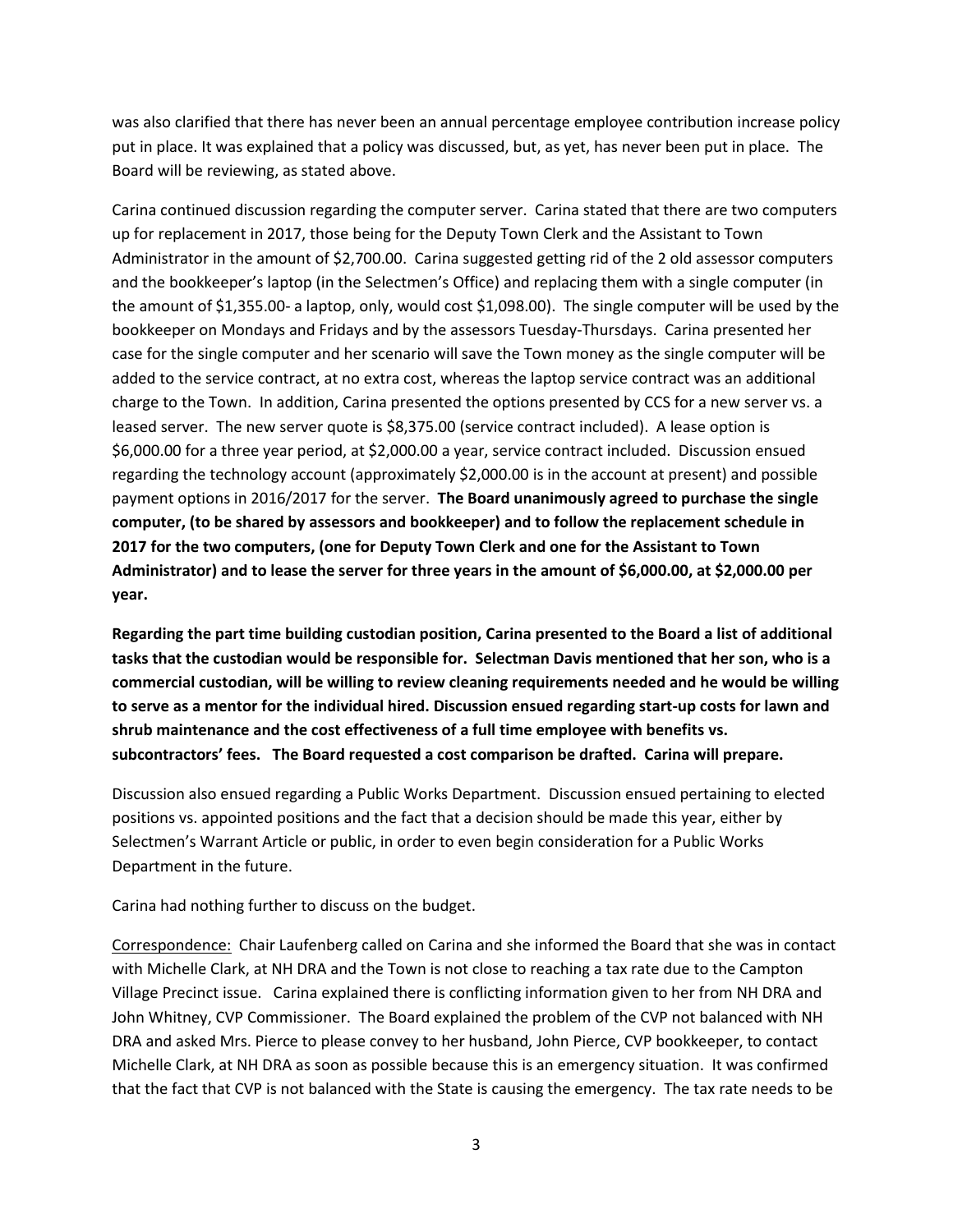set before tax bills can be processed. Without a steady revenue flow from property tax revenue, a TAN is necessary, causing more expense to the Town. Carina informed the Board that a TAN will have to be applied for and Northway Bank informed Carina that it would take at least two weeks for processing and that would be if it were a very quick process. **Carina inquired as to how much the Town needs to borrow. Discussion ensued, and the Board suggested that 2 million dollars be applied for; however, Selectman Davis recommended that Carina verify that figure, because the consequences of the Town having to apply for additional funds (if needed) would be great**. Carina also mentioned that she will need some additional information from the Town Clerk/Tax Collector in order to apply for the TAN. An email will be forwarded to Mrs. Joyce for this information.

**Carina mentioned an issue with NH Retirement System (NHRS), after the audit was performed, and NH RS has now forwarded a refund check to the Town in the amount of \$100.00. In turn, a small \$11.00 portion is due by an employee, and an additional amount is due by the Town. Carina inquired if the Board would like the employee's portion to be paid for by the Town. The Board unanimously agreed that the employee's portion (\$11.00) would be paid by the Town.** 

Carina informed the Board that she spoke with Mr. Appleton at NH DOT regarding the lights not being lite off of Exit 28. He will reach out to PSNH as the lights should be on and he was not aware they were off. He believes it might be an electrical issue with bulbs; however, he will take care of the matter.

# **Primex provided the estimate of damages for the Blair Bridge and it is lower than the original estimate. Discussion ensued. The Board agreed to put it out for bid again and the Primex check will be deposited.**

Campton Historical Society is having a Cookie Swap on December 4<sup>th</sup>, from 3:00 p.m. to 5:00 p.m. at the Campton Historical Society. Also, on Monday, November 21, 2016 a presentation on the Turkey Jim Bridge, at 7:00 p.m., at the Campton Historical Society.

NH Extension is holding a training class for forest laws for Municipal officers on December 14, 2016, which is an all-day class.

Northern Pass will be working on Route 3 within the next few weeks doing "field testing materials".

Selectmen Wheeler informed the Board that he will be out of Town from December 3-12, 2016. Selectman Davis will not be available for the November 28, 2016 Selectmen's Meeting. Chair Laufenberg would still like to have the meeting on the 28<sup>th</sup>, but Selectmen Cheney will have to be present for a quorum.

Due to Selectman Wheeler's absences, Selectman Kelly inquired what Selectmen Wheeler's thoughts were regarding an appointed position vs. elected position for the Road Agent. Selectman Wheeler expressed he was in favor of an appointed position and discussion ensued.